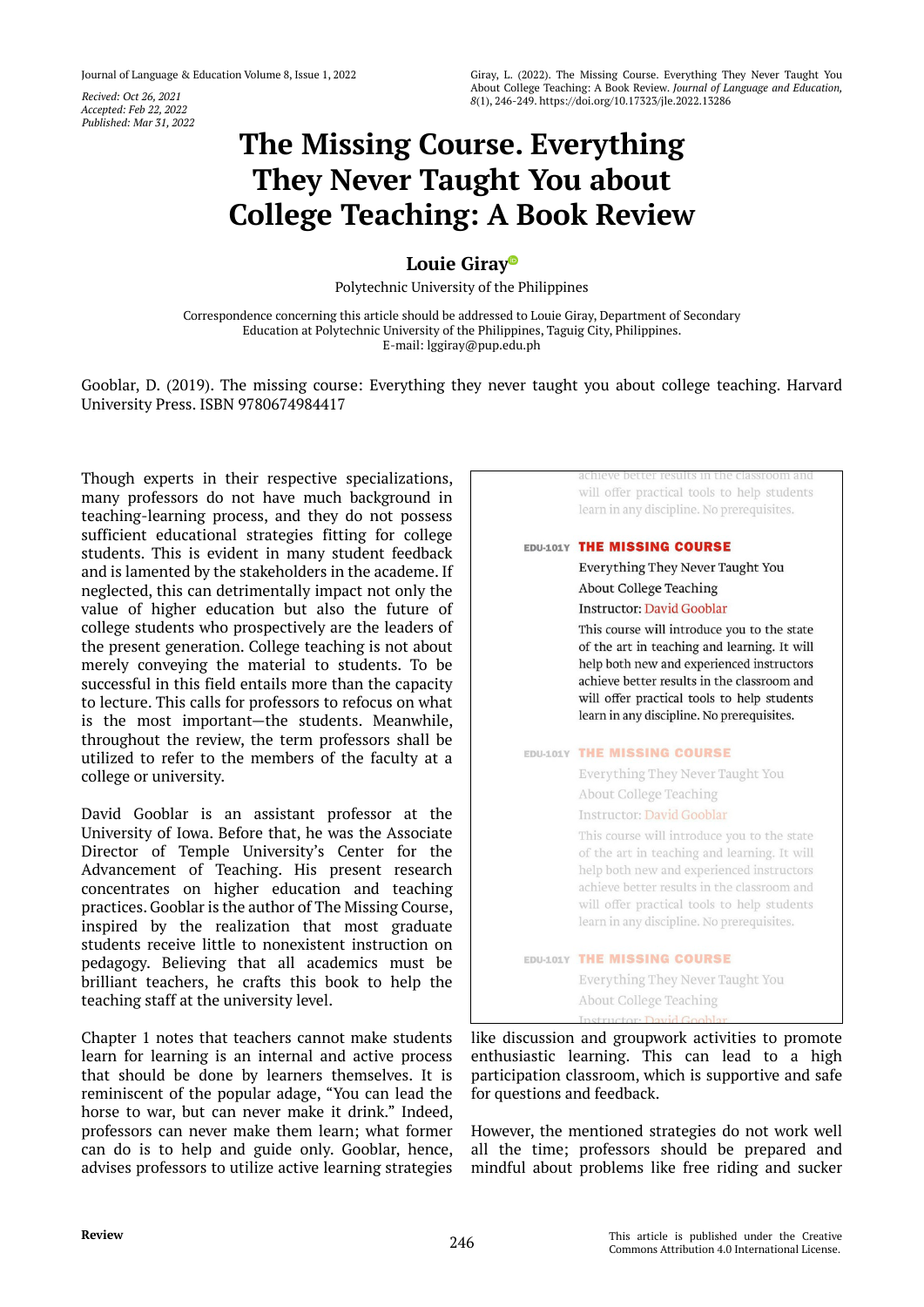effect (Davis, 2009). He suggests beginning the class with a discussion question. The use of lecture is still fine, but it should make students gain understanding, not just facts. To reinforce its conduciveness, it must be well designed, interactive, and engaging to support varied learning styles (Cox & Rogers, 2005). Focusing on skills first than content, he asserts no matter what a professor is teaching, students are the real subjects the individuals which professors must help.

Chapter 2 recommends making students partners with the professors in the course. First, professors should market their syllabus with fundamental and fascinating problems, and relevance to students' lives. To facilitate that, professors must be conscious of the recently crafted framework of personal meaningfulness by Priniski and colleagues (2018), which pinpoints three types of relevance: (1) personal association; (2) personal usefulness; and (3) identification. These can be helpful to put forward sense-making and appreciation in lessons. Professors must help students learn for themselves, not just to satisfy requirements. If students just continually work just because someone asked them to do it, then they may not realize the value of the skills they are practicing. Worst, they may not be able put forward self-determination in learning, which is requisite in life and in work.

Since professors are in a position of power, if not conscious enough, they may commit abuses of power like disinhibition, objectification, and entitlement to their students (Giray, 2021a). Democratization, learner autonomy, and the avoidance of traditional teacher persona must be emphasized. Students should be given tools to adjust their learning through metacognition. Not only that these can help make professors' lives easier, but they can also understand themselves more as they traverse in their learning journey. Midway through the semester, Gooblar encourages midterm diagnostic evaluation and open discussion on the course's progress. At the end of the course, professors can make students assess themselves, such as their habits of thinking and study practices.

Chapter 3 discusses how professors may enhance their craft by placing students' experiences first and capitalizing on studies in the learning sciences. There are various fallacies and pseudoscience in the field of education that, if not, dealt properly by professors, may detrimentally affect learning. Hence, they should be aware more than anyone else since they are entrusted in terms of facilitation of learning. Plus, if professors know also how to help students practice their skills using research-based strategies like

spacing, interleaving, and variability (Brown et al., 2014), then one can expect that students are in proper hands (see Giray, 2021b).

Moreover, it is recommended that professors deliberately create desirable difficulties for students; the effective usage of tests can be helpful here. If the academic task is too easy, they will be bored. If it is too hard, they may end up being powerless and frustrated. The key is to balance the difficulties given to students so they will be challenged and hence improve. Further, using a list of course readings can make students reinforce their learning, professors can accompany it with reading quizzes. This is pivotal to support their learning and so they will not the be dependent on the professors' dictation. If enthusiastic, they can read in advance. Professors must bear in mind that once reading is done, then there must be a test comprehension and connection also so that learning becomes deeper.

Asserting the coherence between course goals and assignments, Gooblar contends that clear expectations and using student language must manifest in assignments. The problem is many professors just provide course materials using still the jargon used among professors. Providing example work is good, also. This is to help students grasp concretely the task and to emulate its positive features. He also puts forward peer review as a tool to improve student work; through that, they can receive other perspectives which help build scholarly camaraderie among students.

Chapter 4 contends that professors should be flexible when dealing with students, most especially that they will encounter various types of students. For instance, students with disabilities, physical or mental, should be given accommodations. They have a hard time adjusting the higher education environment and have a high attrition rate (Adams & Proctor, 2010). This is not to excuse people from learning; rather, it is to encourage them to do so. Professors frequently make accommodations, even for students who do not have special needs, without realizing it; for example, reviewing before major examinations, utilizing presentations, and so on. The more the professors respond to a range of student needs, the more learning is reinforced.

To understand students' preconceptions, professors are advised to conduct surveys about the subject matter and to self-assess their strengths and weaknesses. Gooblar encourages the formation of a collaborative community in the class; some ways are for students to share individual learning goals, talking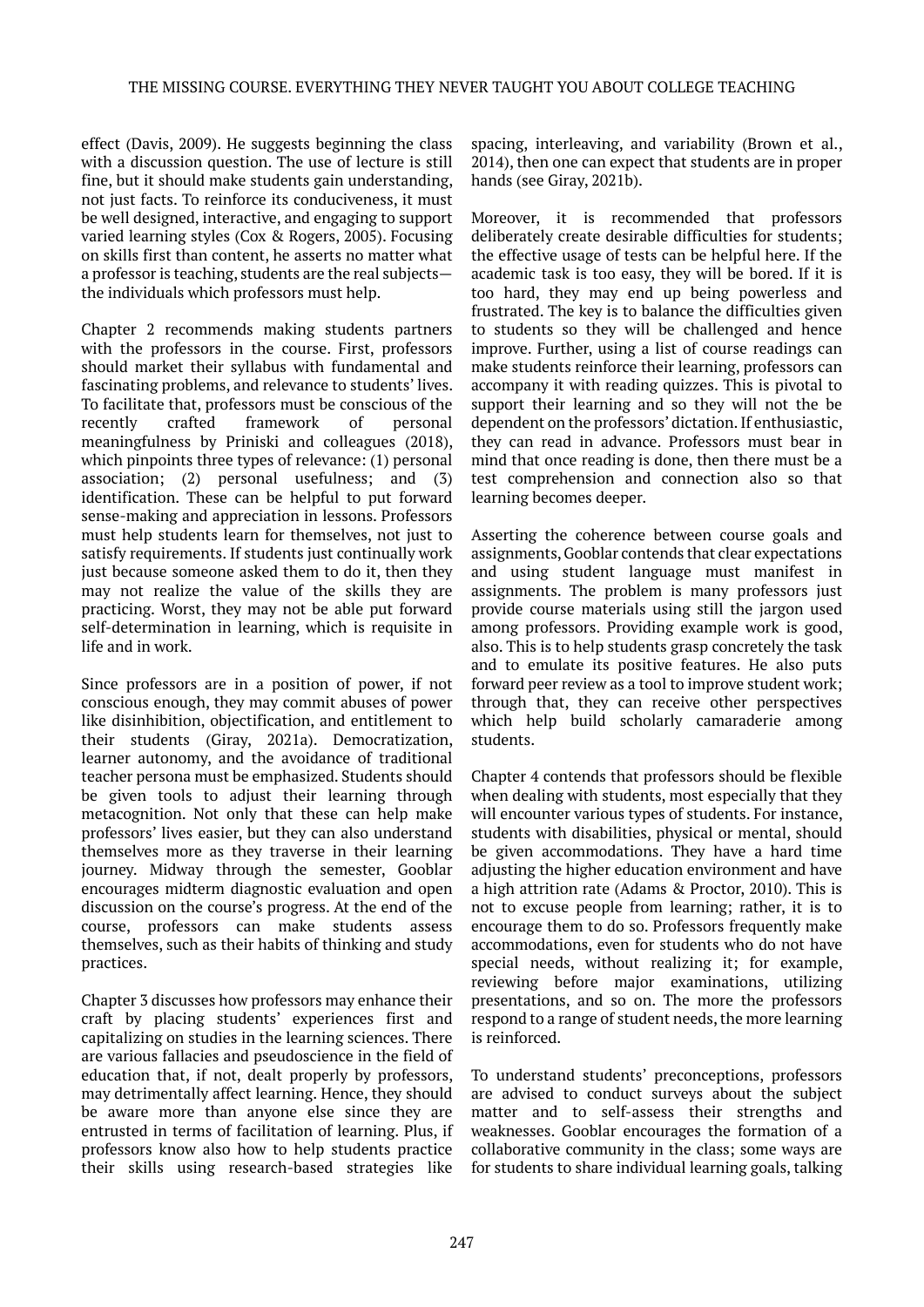#### LOUIE GIRAY

about non-academic interests. Deviating from serious and formal tone and shifting to casual conversations can spark deep conversations that are also important to their development. This can remind that they are not task-answering machines and fortifies the human in them. Groupwork can also encourage interdependence. This interdependence is an important skill that is necessary to hone since it is ubiquitously needed in life and at work. All this pinpoint that students must have a space where they are allowed to become themselves.

Chapter 5 argues that providing thoughtful feedback on student work transforms them into independent learners. When professors do not give feedback to students, the students will have a difficulty to progress. Hence, taking time to undertake this shall help both parties attain quality results in learning. Gooblar suggests following a feedback loop for learning facilitation: (1) the student tries and fails; (2) the teacher detects the error and helps the student comprehend why a failure occurred; and (3) the student makes a correction, and the cycle continues. Furthermore, he contends that genuine learning comes from practice and awareness of past mistakes. Hence, professors should give them space to undertake such activities. Surely, helping students understand that concept may mitigate cheating since they realize the value of challenges in learning. The probability of students resorting to illicit shortcuts may decrease. Through the feedback system, students compare their status from their previous performance, not with their contemporaries.

Reviewing test results by small groups, wrong-answers tests, and two-stage exams can give students opportunities to bolster their learning. About assignments, students are encouraged to provide a draft of their work, so professors can give comments and the former can refine it. All this aids the learning practice and can make students not be irritated when they encounter mistakes. Professors also shift from being an autocratic judge stance, who mercilessly adjudicates without giving points for improvement, to being an archetypal sage, who counsels and guides the young souls. Additionally, the author pinpoints that providing a checklist can help students undertake selfcorrection. Learning to correct oneself is a skill that is needed for independence and individual maturity because not all the time that professors and seasoned figures are around there in life to help. Moreover, Gooblar suggests that when students fail, the professor should reach out to them one more time to discuss what went wrong, not to further justify the grade.

Chapter 6 contends that by emphasizing the process, students learn more than just by aiming for good

grades. If the case is students just obsess themselves too much about the grades, then that it superficial and is not truly indicative of learning. Professors must help students not confuse grades with learning, and diploma with competencies. Meanwhile, Gooblar says that professors should become a model of confidence in the class—conviction and credibility. This can translate to an atmosphere of security since they know there is an expert guiding them. Having that in mind, this leads to effective learning experience. However, professors should also model uncertainty. It puts forward rethinking. Due to advancement of scholarship and research, the answer professors know may not be the current and updated answer. Hence, if they have not checked the recent development or updates for that specific topic, then they must be honest and curious.

When professors admit that they do not know something, it can be the starting point of the discovery process. This projects a kind of confidence that they can do something about it, instead of pretending to be an omniscient god. Students will get to learn that it is fine not to know everything, and they feel comfortable being ignorant on the topic, which they can use to put forward research and reasoning. Professors also should model scholarly behavior like crediting people's ideas and sharing their work with students. This can make the latter walk the talk. When professors instruct students to obey those rules, without them exemplifying them in the first place, it may lead to questions on integrity or academic character. On the other hand, manifesting them directly can make students imbibe those attributes. Using participation logs also can accentuate the value of the process. Further, he recommends that professors can use the "do-it-wrong" strategy where students deliberately make mistakes. This may be unusual since they are used to doing things correctly, but this teaches them to think outside the box and more about the process.

Chapter 7 considers that an inclusive classroom makes everyone feel comfortable to learn and participate in the class even those with disabilities, let it be physical, mental, visible, or not. Professors must be mindful of their implicit biases that can handicap equality and fairness in the class. This is reminiscent of the concept of psychological safety which puts forward that feeling that people are free to convey their inquiries and sentiments without retaliation or other negative consequences (Edmondson, 2018). While some are afraid to include political topics in the class since it may hurt feelings and can make the class chaotic, the advice of Gooblar is different; he encourages them to do the opposite—that is, to embrace political topics so that students are prepared for complex and meaningful discussions.